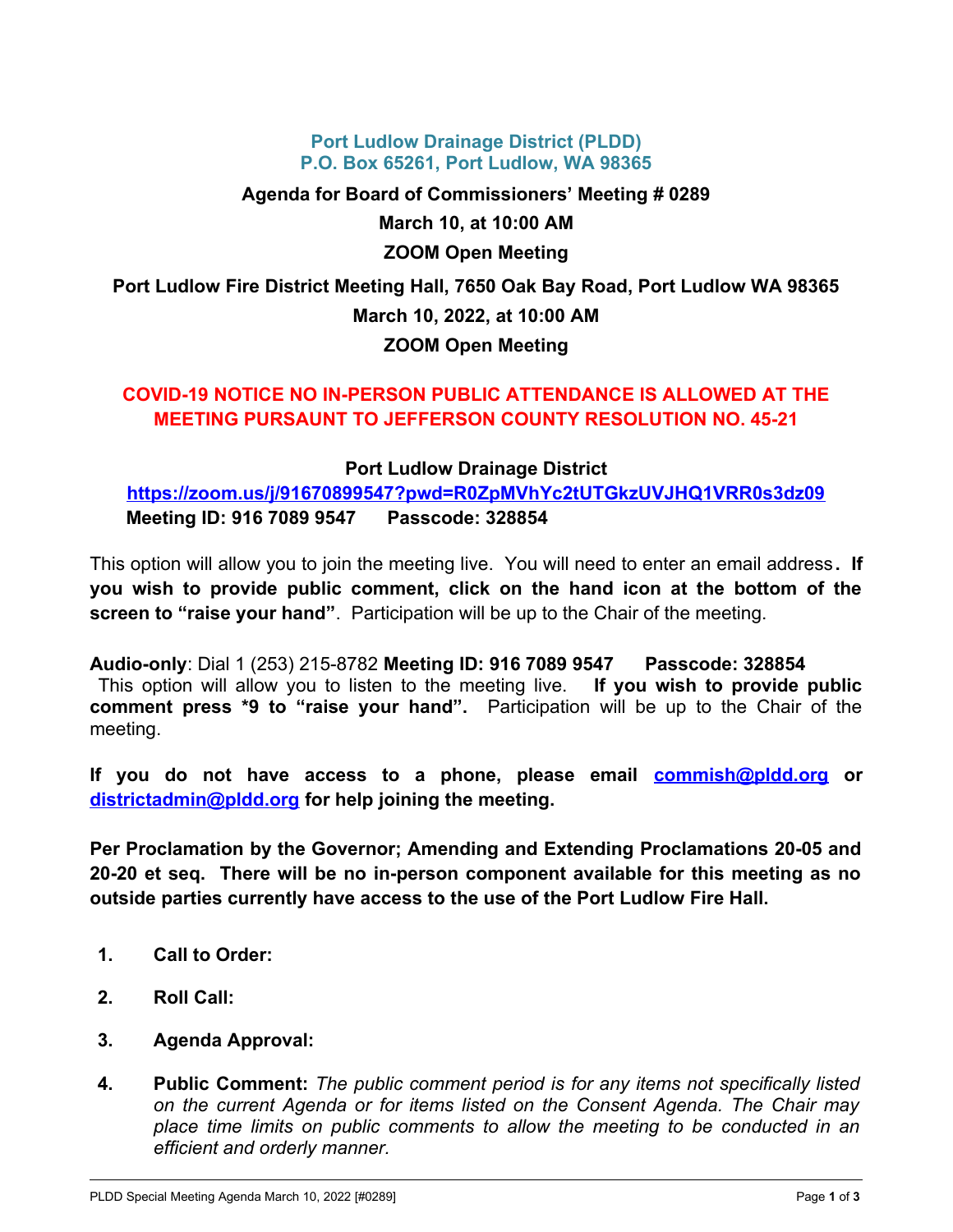## **5. CONSENT AGENDA:**

Items listed below have been distributed to the Commissioners in advance for study and will be enacted by one motion. If separate discussion is desired on an item, that item may be removed from the Consent Agenda and placed on the Regular Agenda, at a specific time, at the request of any of the Commissioners.

**Consent Action:** *Approve a motion to accept the Consent Agenda as presented.*

- a. Minutes February 17, 2022, Special meeting 0288.
- b. Minutes March 3, 2022, Workshop W2022-1
- c. 289 Voucher Summary: numbers 22-007 through 22-013 totaling \$3,746.13 with \$528.14 for payroll and \$3,28.13 for goods and services.

## **6. COMMISSIONER COMMUNICATIONS**:

## **7. OLD BUSINES**

7.a. Follow-Up With Agreements for Maintenance At Ludlow Cove II "Cottages", Ebb Tide Court And Waterhouse Lane.

**Recommended Action**: Receive an update from the Chair and the District's Consulting Engineer, Barry Baker of Gray & Osborne, Inc. and identify next steps.

7.b. Report on Information Technology and progress with the recently purchased laptop.

**Recommended Action:** Receive a report from Chair Rygmyr.

## **8. NEW BUSINESS:**

8.a. Review of Resolution 2018-04 A Resolution of the Board of Commissioners of the Port Ludlow Drainage District Revising the Schedule for Payment of Commissioner Compensation and Resolution 2018-05 A Resolution of the Board of Commissioners of the Port Ludlow Drainage District, Revising Commissioner Compensation and Establishing an Effective Date.

**Recommended Action:** Consider preparation of a resolution to revise the Commissioner Compensation so that it is equitable for elected Commissioners and review the schedule for payment of Commissioners for meeting attendance and the schedule for submitting requests for reimbursements.

8.b. Discussion of March 3, 2022, Workshop W2202-1 and identification of future workshop topics (protocols for communication, information technology, records management).

**Recommended Action:** Discuss the workshop and identify next steps.

## **9. REPORTS:**

## **9.a. Report of Financial Activities**